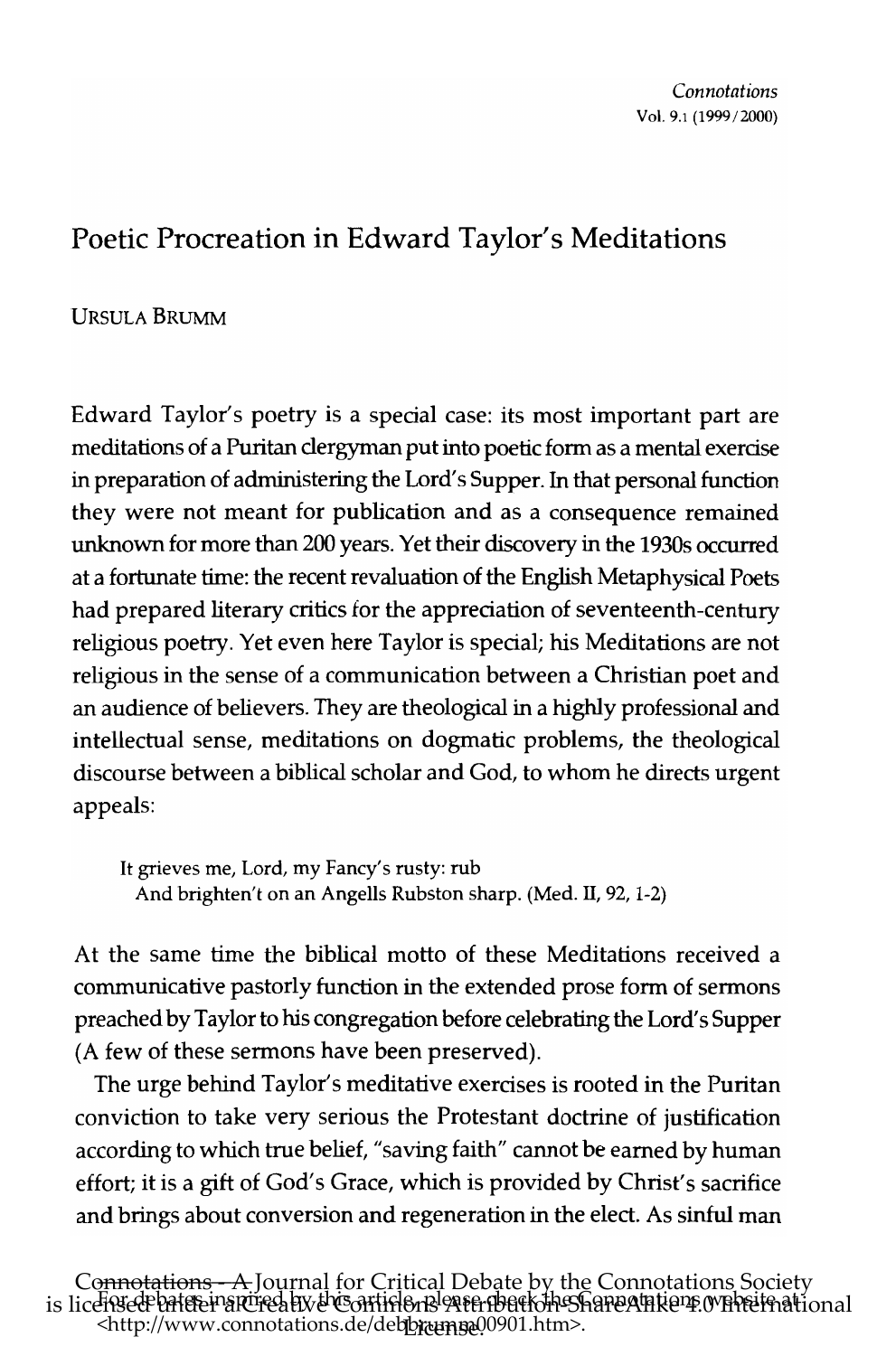has lost the ability to do anything toward his salvation, evidences of this gift of "saving faith" which determines eternal life or eternal damnation are anxiously sought for. God's decision is irrevocable, yet election remains forever doubtful to the human being, and even if a pastor may consider himself a true believer, he feels bound to constantly renew his faith. Taylor's intensive meditating is an effort toward renewal; it is centered on the desire to approach an understanding of God's Grace by getting a full perception of the magnitude of Christ's sacrifice which "purchased" redemption for sinful man.

An immigrant after the restoration of Charles 11 to the English throne, Edward Taylor arrived in New England in 1668 at the age of 24 (or perhaps 26). On completing his studies at Harvard in 1671 he was called as minister to the small settlement of Westfield at the Western frontier of the Massachusetts Bay Colony where for about 45 years he served his congregation. Taylor was a learned man, also a Puritan of strong convictions; he practised the strict rule of admitting only those who could give evidence of conversion to full church membership and to participation in the Lord's Supper. His wide range of interest and knowledge is evidenced by his poetry and a remarkable library which besides major theological works contained books on history, medicine, metallurgy, and botany. He also brought the 6-volume Folio edition of the *Magdeburg Centuries* to the Western frontier. As a Puritan minister he was collegeeducated and read Latin, Greek, and Hebrew. At intervals of 4 to 6 weeks, he administered the Lord's Supper to his congregation. On these occasions from 1682 to 1725 he wrote 217 Meditations which he called "Preparatory Meditations before my Approach to the Lord's Supper. Chiefly upon the Doctrine preached upon the Day of administration" and collected them in two series. They were preserved in a manuscript which was discovered in the late 1930s in the Yale Library. Although difficult to modem readers in their dominant theological concern, they have elidted a considerable number of interpretations; they are now rightly considered a major opus of American poetry-which, however, could not influence or inspire American literature till our time. A complete edition of the Meditations appeared in  $1960<sup>1</sup>$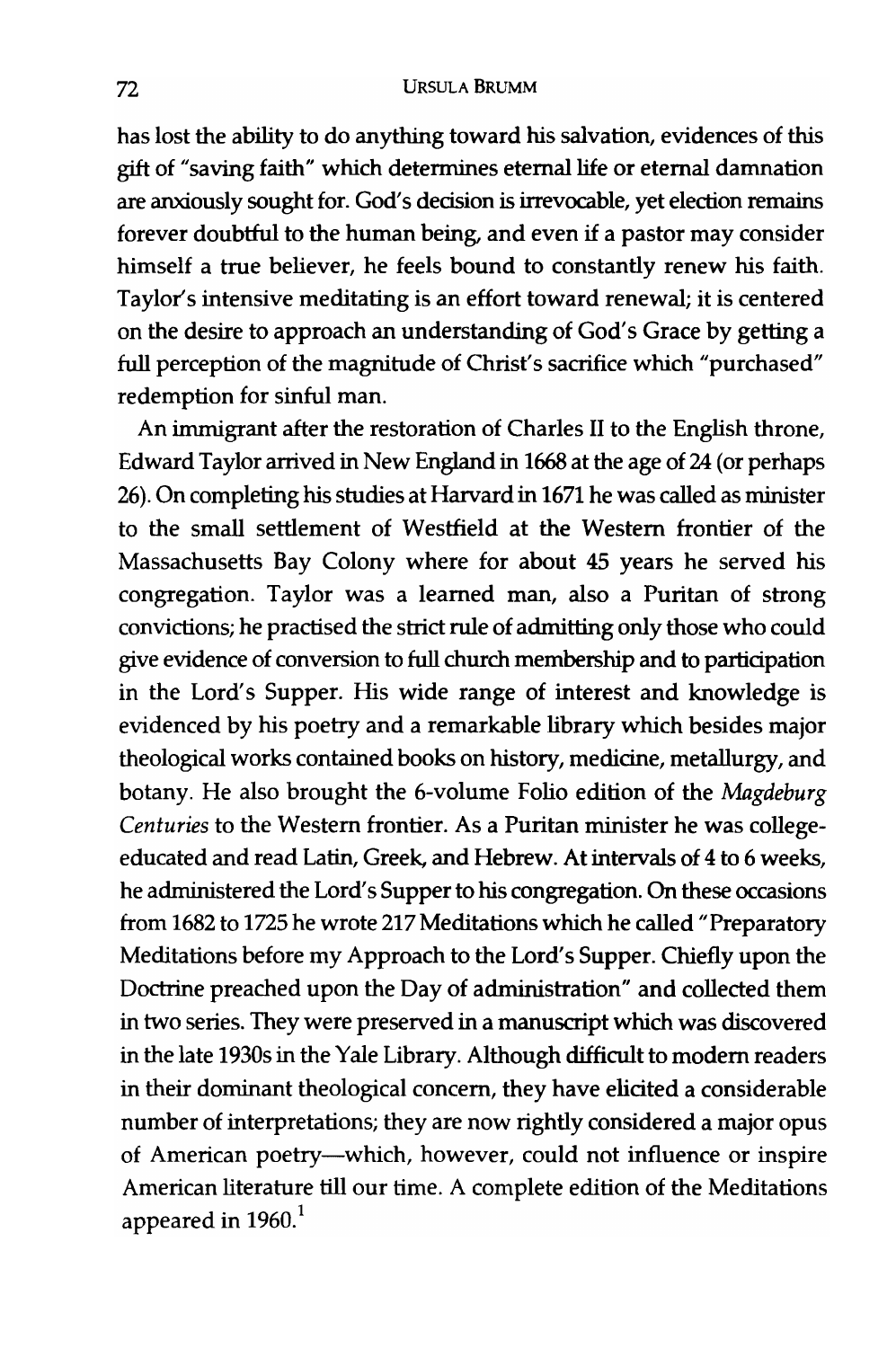Taylor's Meditations average from 7-12 stanzas (sometimes less, often more); in accordance with the sacred meaning of numbers which plays a significant role in the Meditations, the stanzas invariably have six lines (perfect number 6) of ten syllables (the sum of the first 4 numbers, Pythagoras's sacred tetractys). As the composition of the Meditations is not only an exerdse in theological comprehension but an effort in the renewal and revitalization of faith they most often start with a confession of incomprehension, confusion or "dullness," and proceed to an understanding of its reasons, the Fall, Original sin, and natural depravity; next, and most important, is the reactivated comprehension of Christ's redemptive sacrifice, which enables the meditator to understand and receive God's grace, and results in the ability to "sing," that is, to praise God's glory and grace of granting "saving faith." In that sense, each of the Meditations contains the implicit substructure of poetic creation: only when the meditator has come to fully comprehend the nature and conditions of God's grace, the essence of Godhead, is he able to produce the poem: in the state of regeneration he is finally capable to perform an act of aesthetic procreation.

The successful completion of the meditative process is in the majority of Meditations expressed by the ability to "sing," or by playing or "tuning" a musical instrument like the bell, harp, trumpet, flute or virginal, quite often in reference to David and his psalms, $<sup>2</sup>$  or by promises to praise, all</sup> of which is combined in the ending of Med. Il, 42:

My Soule shall sing Thanksgiving unto thee if thou wilt tune it to thy praise in mee.

Some Meditations begin with the poet's inability to respond to the overwhelming splendor of God's Glory, an inability successfully expressed in a stanza resplendent with playful self irony:

When thy Bright Beams, my Lord, do strike mine Eye, Methinkes I then could truely Chide out right My Hide bound Soule that stands so niggardly That scarce a thought gets glorified by't. My Quaintest Metaphors are ragged Stuff, Making the Sun seem like a Mullipuff. (I, 22, 1-6)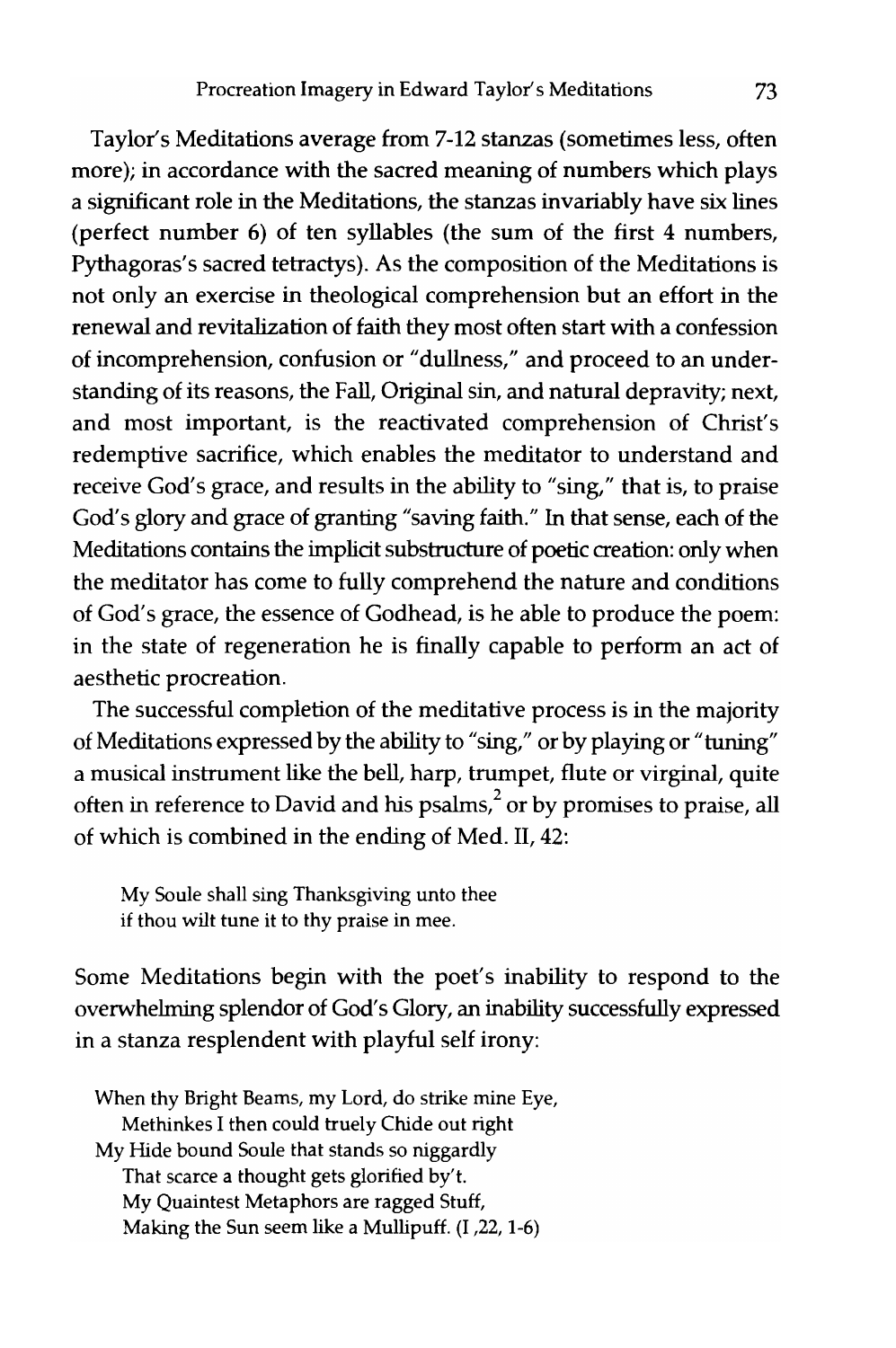While "Hide bound" in his sinfulness, he can only confess: "All Dull, my Lord, my Spirits flat, and dead" (II, 7)-"Dull, Dull, my Lord, my fancy dull I finde" (II, 131; also II, 12 and 69). The reason is man's depraved nature, the consequence of original sin: "Unclean, Unclean, My Lord, Undone, all vile, Yea all Defild" (11, 26) immediately addresses this sinfulness, which Taylor describes with a great variety of images of dirt, dung, filth and corruption. In the Puritan ritual of conversion, selfdeprecation, even self-loathing is a necessary precondition of faith and conversion. The initial dullness may also be understood as an inability to find the proper words for the praise of God which cannot but lead to poetic failure-but this very inability finds persuasive poetic expression:

My Lord, I fainwould Praise thee Well but finde Impossibilities blocke up my pass. My tongue Wants Words to tell my thoughts, my Minde Wants thoughts to Comprehend thy Worth, alas! Thy Glory far Surmounts my thoughts, my thoughts Surmount my Words: Hence little Praise is brought.<sup>3</sup> (I, 34, 1-6)

In his effort to reach the deepest meaning of God's revelation Taylor intensely searched for and boldly linked biblical quotations and images of different kind or provenience, an effort which sometimes resulted in awkward poetic tinkering when theological meaning was more important to him than poetic polish and beauty. He was aware of aesthetic failures when he complained in Med. II, 82 (1-2):

My tatter'd Fancy, and my ragged Rymes Teeme leaden Metaphors ....

Paradoxically, such admission of failure can produce wonderfully apt lines.

As all Meditations are meant to serve the preparation to the Lord's Supper, this sacrament in all the complexities of meaning controversially discussed by Protestant leaders is treated by Taylor in a variety of approaches. In the theological discourse of Med. 11, 108 he rejects the conceptions of "Ubiquitarians," and of "Consubstantiation," and "Transubstantiation." In Med. 11, 81 and 82 he is concerned with the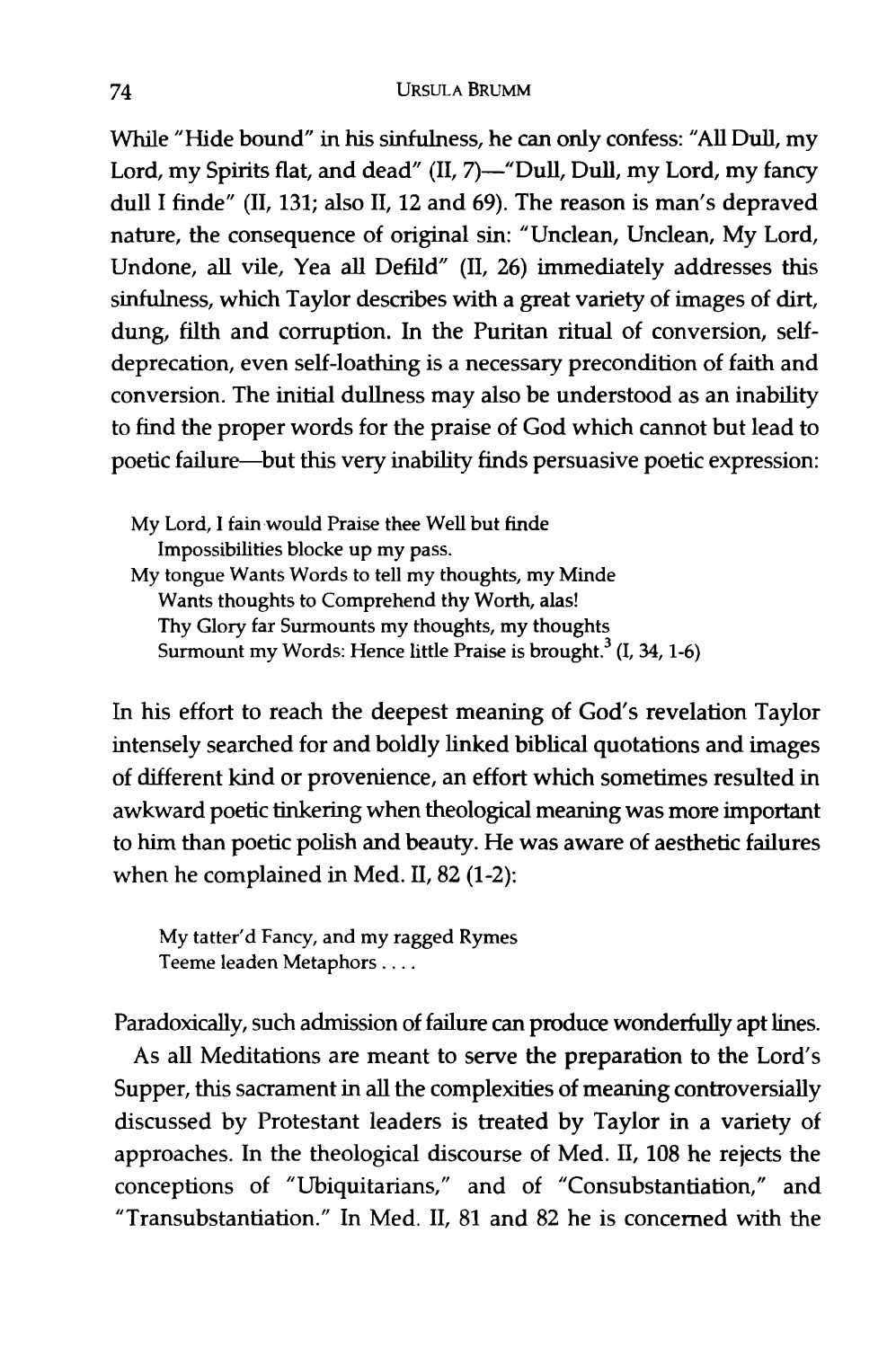challenge the sacrament poses to reason: to accept the bread and wine of the Eucharist as body and blood of Christ: "What, feed on Human Flesh and Blood? Strange Mess!" Seen in a spatial sense, however, this becomes a metaphor: "This feeding signifies, that Faith in us / Feeds on this Fare .... " But for all these scruples, the Lord's Supper is for Taylor the most intimate spiritual communion with Christ, the ultimate mystery of life, death and eternal life. Meditation Il, 80, 81, and 82 are all based on John 6:53: "Except you eate the flesh of the Son of Man, and drink his blood, ye have no Life in you" (Il, 80 leaving out "and drink his blood"). Surprisingly, this does not belong to the relation of the Last Supper, but to Jesus addressing the skeptical Jews after the feeding of the five thousand and defining himself as the "living bread that came down from heaven" (6:51). Med. Il, 80, leading up to the climax of a newborn "babe of Life" which "shall sing" is the only one that ends on a note of triumph in which the Meditations' generative process is made explicit by sexual imagery.

80. Meditation. Joh. 6.53. Except you Eate the flesh of the Son of Man, etc. ye have no Life in you. 6.1m [Mar.] 1707 /08. Pub. ETC.

This Curious pearle, One Syllable, call'd LIFE, That all things struggle t'keep, and we so prize I'd with the Edge of sharpen'd sight (as knife) My understanding sheath'th anatomize But finde Life far too fine, I can not know't. My sight too Dull; my knife's too blunt to do't.

And if you say, What then is Life? I say I cannot tell you what it is, yet know That Various kinds of Life lodg in my day. And ery kinde an Excellence doth show: And yet the lowest sort so secret lies I cannot finde it nor anatomize.

But here I finde, that all these kindes proove Stares Whereon I do ascende to heaven to, My Lord, thyselfe, and so do mock earths Snares

Those snick snarls, and thus my Soul Steps goe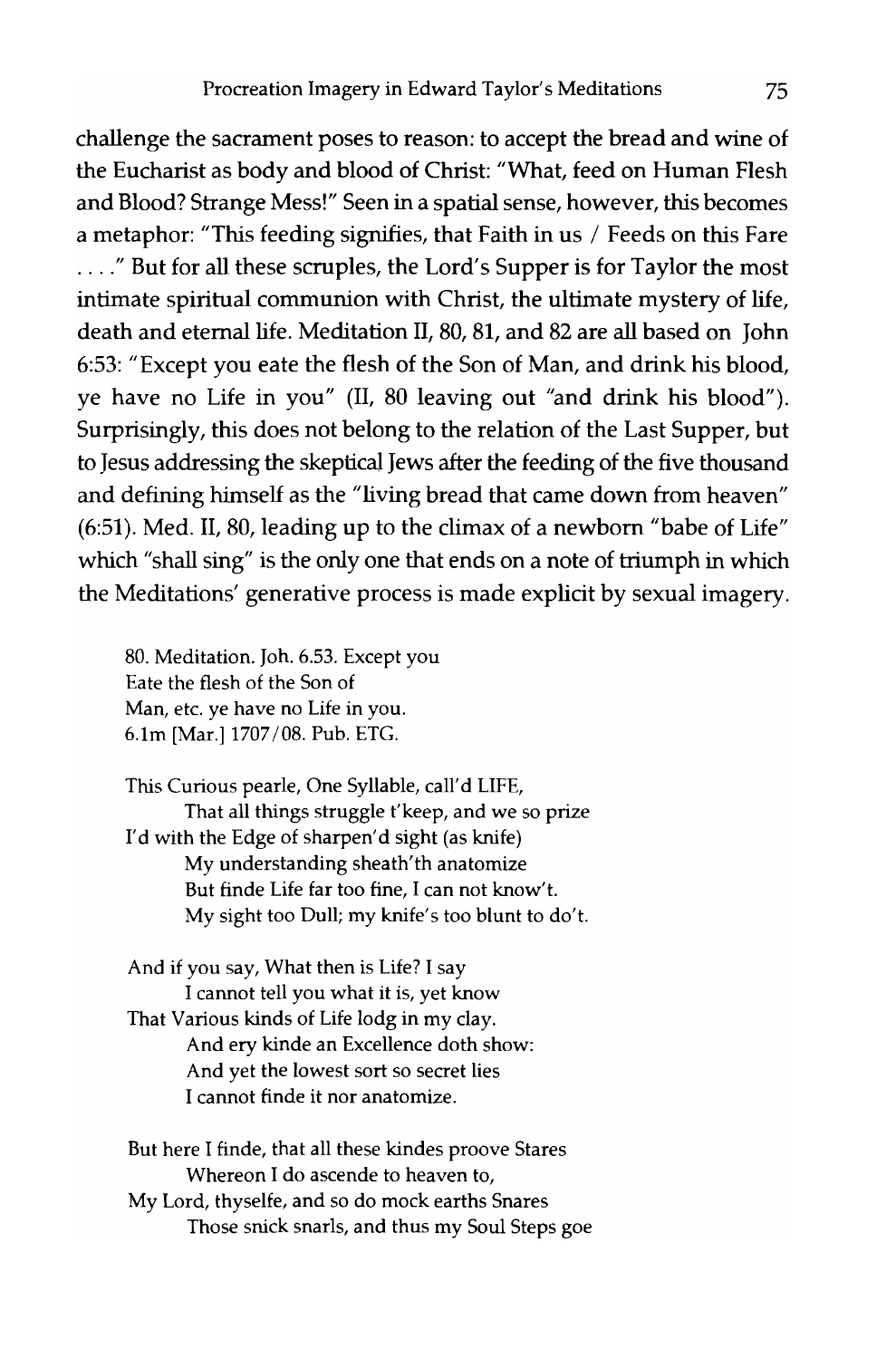From Vegetate to Sensitive thence trace To Rationall, and thence to th'Life of Grace.

What though I know not what it is? I know, It is too good to bee full known by any Poor Perblinde man, that squints on things, although It's Life, its quickening Life to very many, Yea t'all th'Elect. It is a slip up bred Of Godlike life, in graces garden bed.

Grace is the Pearle, the Mother Pearle of Pearles In which this Pearle of Life is kirnell choice. Christ dropt it in the Soule, which up it ferles A Lignum Vitae's chip of Paradise. Its Heart and Soule of Saving Grace outspred, And can't be had till Grace be brought to bed.

The Soule's the Womb. Christ is the Spermodote And Saving Grace the seed cast thereinto, This Life's the principall in Graces Coate, Making vitality in all things flow, In Heavenly verdure brisking holily With sharp ey'de peartness of Vivacity.

Dead Looks, and Wanness, all things on them weare, If this Life Quickens not, Things Spirituall Dead. The Image too of God is grown thrid bare If this Choice Life be n't with Christ's body fed. All outer lives dance on, in hellish wayes Eternally, unless this Life out blaze.

Thou art, my Lord, the Well-spring of this life. Oh! let this Life send Rivelets in my heart. That I may by lifes streames in Holy Strife Conquour that death, at whose dead Looks I start. When of this Life my soule with Child doth spring The Babe of Life swath'de up in Grace shall sing.

In answer to the question "What Then is Life?" (l. 7) Taylor starts with a comparison:

This Curious pearle. One Syllable call'd LIFE, That all things struggle t'keep, and we so prize (1. 1-2).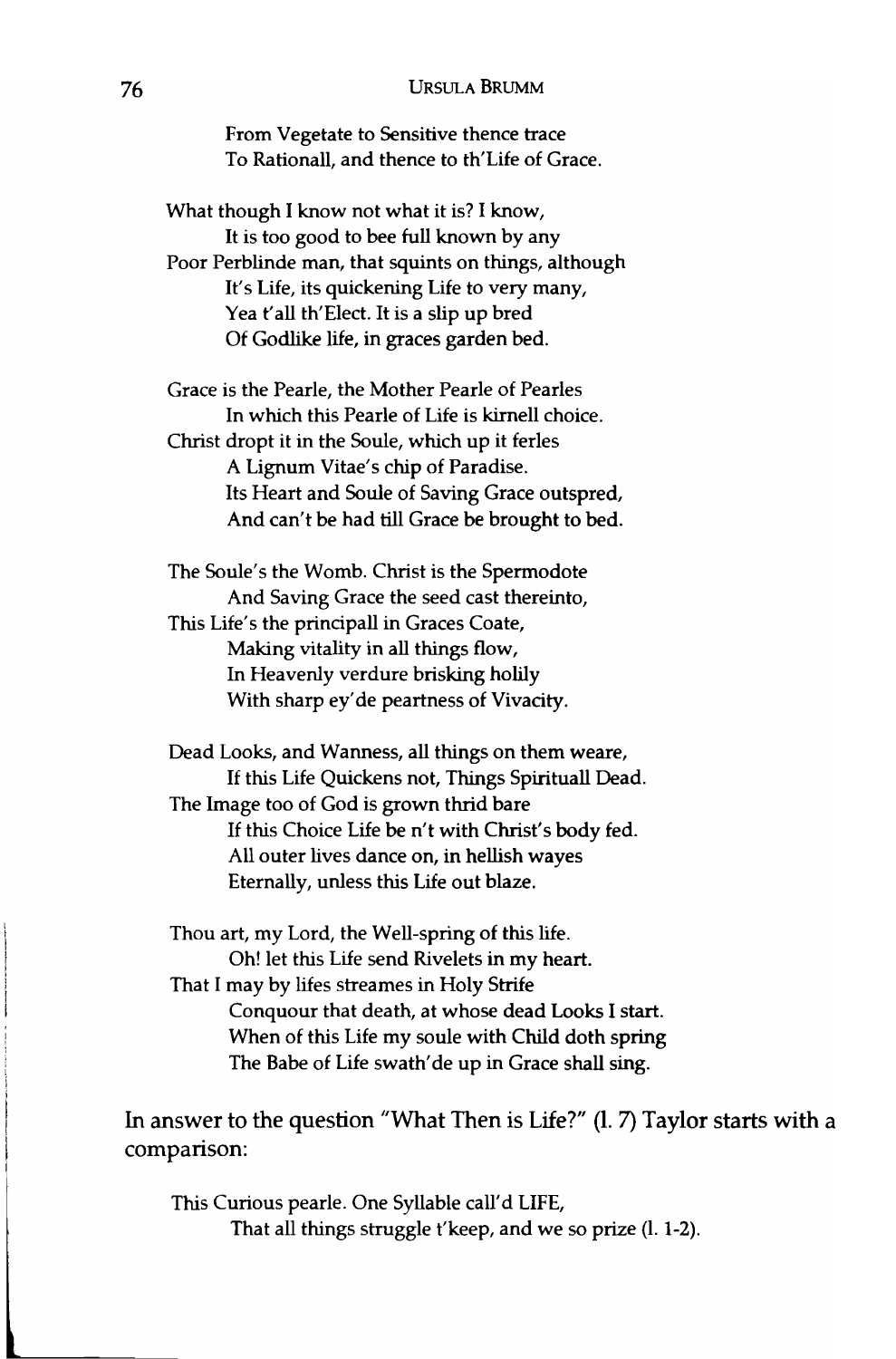"This Pearle ... we prize": it is, of course, eternal life, "The pearl of great price," according to Matt. 13:45-46: "Again, the kingdom of heaven is like unto a merchantman, seeking goodly pearls. Who, when he had found one pearl of great price, went and sold all that he had, and bought it." Christ's parable is the basis for Taylor's discussion of the pearl as eternal life which, of course, stands in a long tradition of pearl imagery in Christian mysticism from the Middle Ages to the seventeenth century and beyond.

But at the beginning of this Meditation, the poet's understanding is "dull"; his attempt "to anatomize" life miscarries: "My sight too Dull; my knife's too blunt to do't" (6). Actually, a special kind of knife is introduced for the task: "The Edge," $4$  which is "a thin, sharp side of a blade" and also a pun on *adz,* a special knife to open a shell (much used on New England's shore); implicitly already here the oyster is introduced, in which the pearl is generated. However, before the image of the oyster is related to the womb the possibilities and forms of life are considered: The poet only knows that "various kinds of Life lodg in my clay,"<sup>5</sup> but even in natural human life, "the lowest sort so secret lies / I cannot find it nor anatomize" (11, 12). But then different degrees of life in nature's course can be distinguished:

From Vegetate to Sensitive thence trace To Rational!, and thence to th' Life of Grace (17-18)

and "all these kindes proove Stares" (stares of astonishment as well as stairs) "Whereupon I do ascende to heaven" like the angels on Jacob's ladder (14)-as it refers, of course, to eternal life:

It's Life, its quickening Life to very many, Yea t'all th'Elect. It is a slip up bred Of Godlike life, in graces garden bed  $\dots$  (22-24)<sup>6</sup>

The second part of the poem, starting with stanza 5 returns to the pearl as grace in order to explain its spiritual role and meaning for eternal life. This "Pearl, the Mother Pearle of Pearles" (mother-of-pearl and the motherpearl) is the Pearl of eternal Life, brought into existence by a "kirnell" dropped into the soul by Christ "the spermodote," and this seed is "A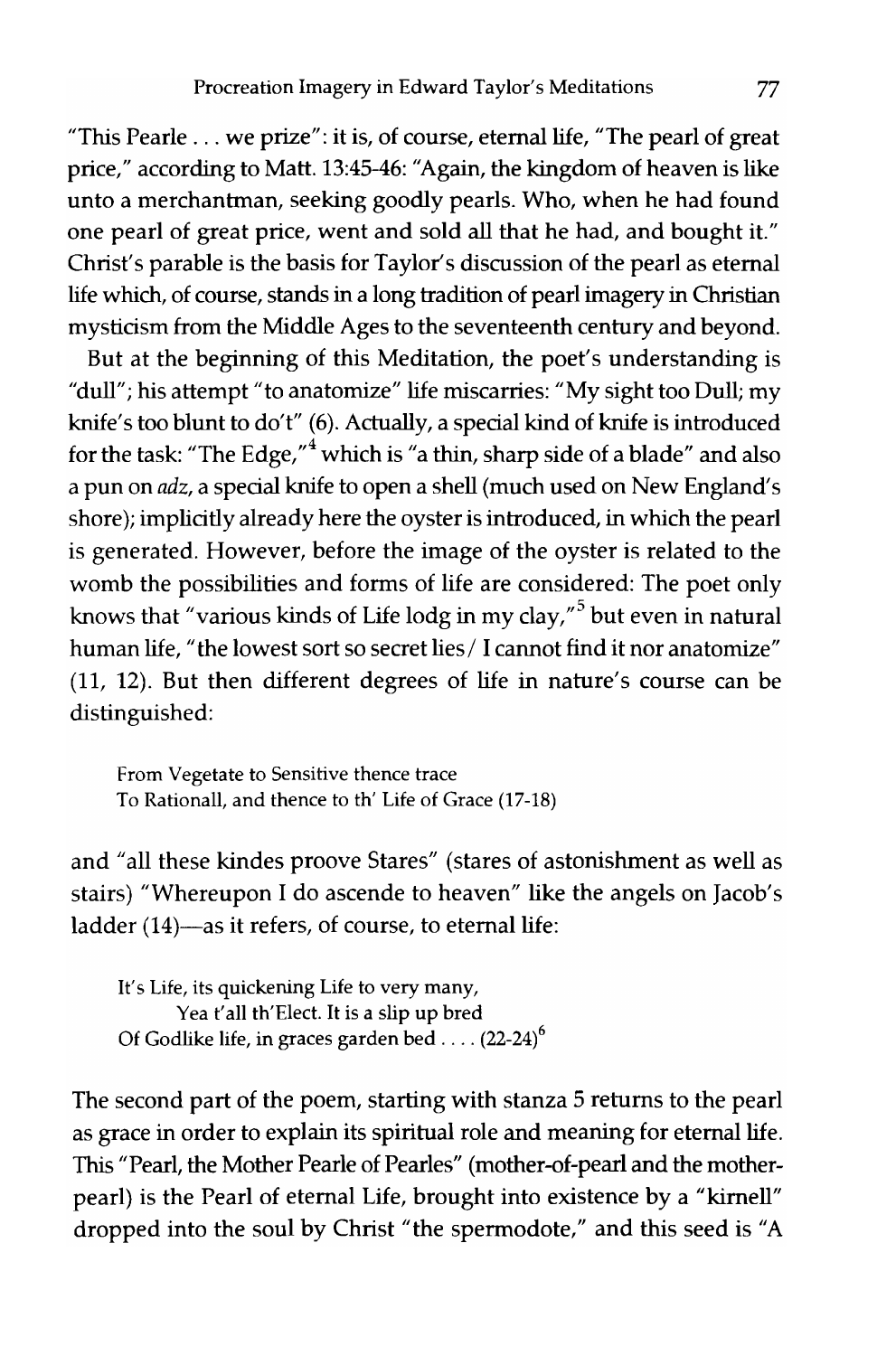*Lignum Vitae* chip of Paradise," a chip of wood from the cross (wood of life), signifying Christ's crucifixion which provides grace for the elect. The soul which after impregnation "ferles up" like a shell which has been pierced by a grain of sand-is the womb or oyster in which the pearl comes to life.

Its Heart and Soule of Saving Grace outspred and can't be had till Grace be brought to bed. (29,30)

That this Grace has been "brought to bed" completes the sexual context. According to the interpretation of Canticles, Christ is bridegroom to his bride, the Church, which comprises the community of saints: on the marriage bed he is the sperm-giver to the oyster / womb / soul; he performs a spiritualized sexual act to generate the conversion of the elect which is accomplished in stanza 6:

The Soule's the Womb, Christ is the Spermodote And Saving Grace the seed cast thereinto This Life's the principall in Graces Coate, Making vitality in all things flow. (31-33)

If this sounds daring, even shocking in a puritan meditation, we should remember that the comparison of pearl and human embryo is ancient lore. The equation of oyster-shell and womb, the grain of sand which penetrates the shell to produce the pearl and the sperm which creates the embryo is archetypal; it is recognized in many ancient cultures and establishes the meaning of the pearl as a life-creating and life-renewing force. As such it is also basic to the biblical role of the pearl as the kingdom of heaven.<sup>7</sup> Seed has a double meaning, the botanical and the human seed, the descendants; from God's covenant with "Abraham and his seed" the Puritans derived essential aspects of their covenant concept, admitting only the "seed," the children of church members, to baptism. "Grace's Coat" returns to the mother-of-pearl quality of the "Pearle," the shining coating of both pearl and shell, which makes it so precious. Yet "grace's coat" is also the piece of clothing which distinguishes the true believer, according to Christ's Parable Matt. 22:1-14. It is the "wedding garment" required

h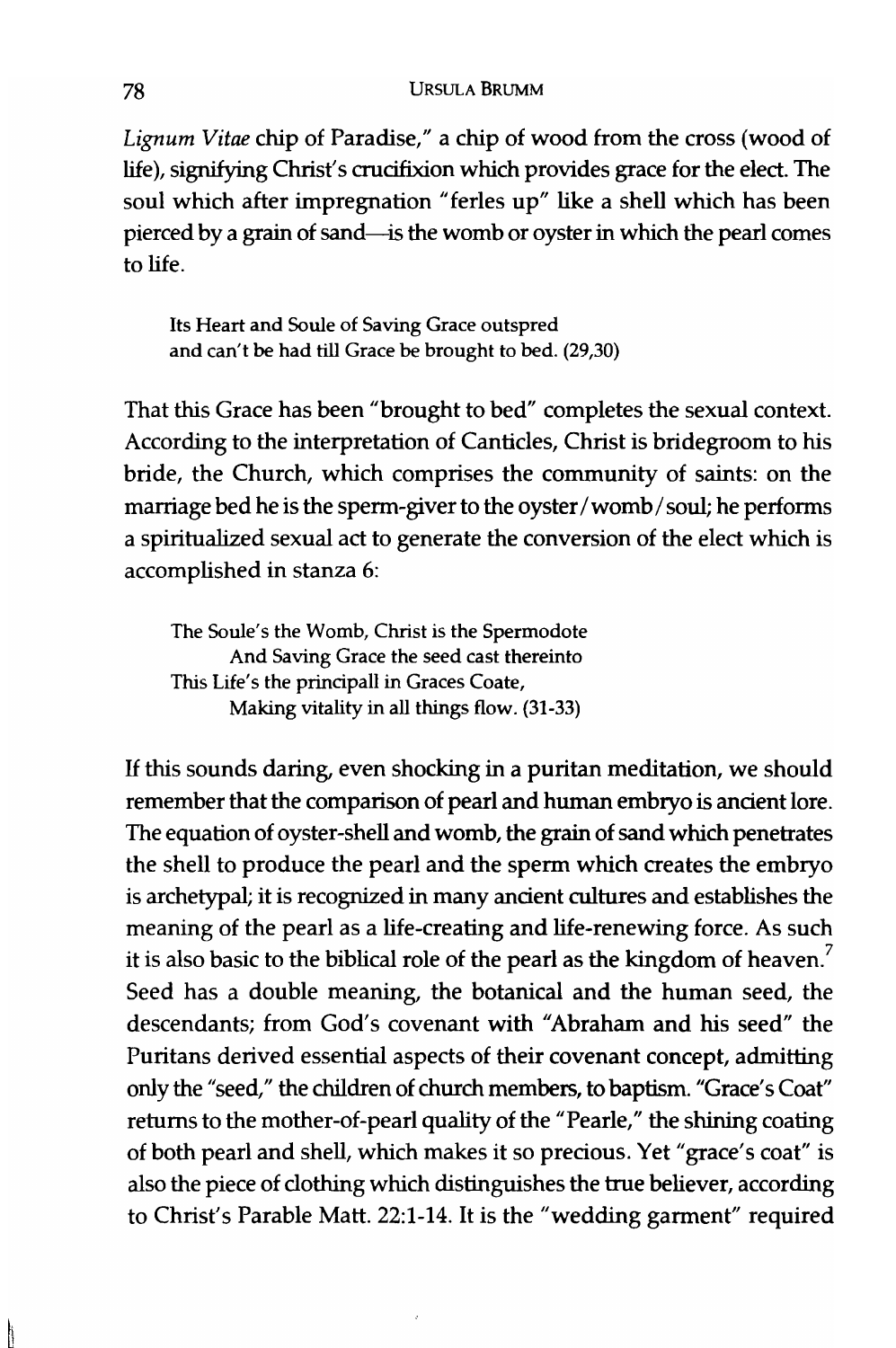for the marriage feast and the kingdom of heaven. $^8$  It is basic to Taylor's conviction that the Lord's Supper can only be taken by converted, true believers, a conviction which he defended in an exchange of letters and treaties with a liberal colleague. At the same time, a "wedding garment" is the proper cloth for the birth and marriage images of this poem.

For all the Meditations' biblical foundations, there was also the lived life of Taylor's personal experience. The Records of Westfield Church, faithfully kept by Taylor and registering births, reveal that Taylor's wife at the date of Med. II, 80 was eight months pregnant, $\frac{9}{5}$  so that Taylor was deeply concerned with the marvel of human procreation of life which results in the birth of a babe.<sup>10</sup> It should be added that stanza 6 stands out not only as the central section of the poem presenting its central theme and meaning but also as a singularly short stanza of only 39 words, when the average is from 49 to 52 words.

In contrast to the "vitality in all things," and "sharp ey'de peartness of Vivacity" which "Saving Grace" has brought about, stanza 7 lists the negative consequences of its absence. It is perhaps the least interesting stanza of the Meditation, and one may wonder whether Taylor added it for numerical reasons. For in this, as in most other Meditations a numerical system can be discovered which Taylor seems to have considered necessary to make his praise worthy of the Godhead, which is also defined in numbers. Key concepts are invariably presented in significant or holy numbers: in Med. 11, 80 "Life" occurs 16 times (2 times 8, multiple of 4, sum of digits 7); the Meditation has 8 stanzas; "grace" occurs 8 times, soul 3 times. Counting the words in individual stanzas we get 49 (multiple of 7) in the first three stanzas as well as in the seventh, which refers back to them. The sum of words for the whole poem is 396 (3 for trinity, 9 its multiple, 6 a perfect number) it is the sum of 6 times  $66$ .<sup>11</sup>

Finally, stanza 8 sums up the understanding reached and proclaims it as a confession of faith: "Thou art, my Lord, the Well-spring of this life" (in reference to John 4:14 "a well of water springing up into everlasting life"), adding the petition "Oh! let this Life send Rivulets in my heart," which raises the hope that hereby death is conquered. All of this-faith, petition and hope-amounts to the conviction: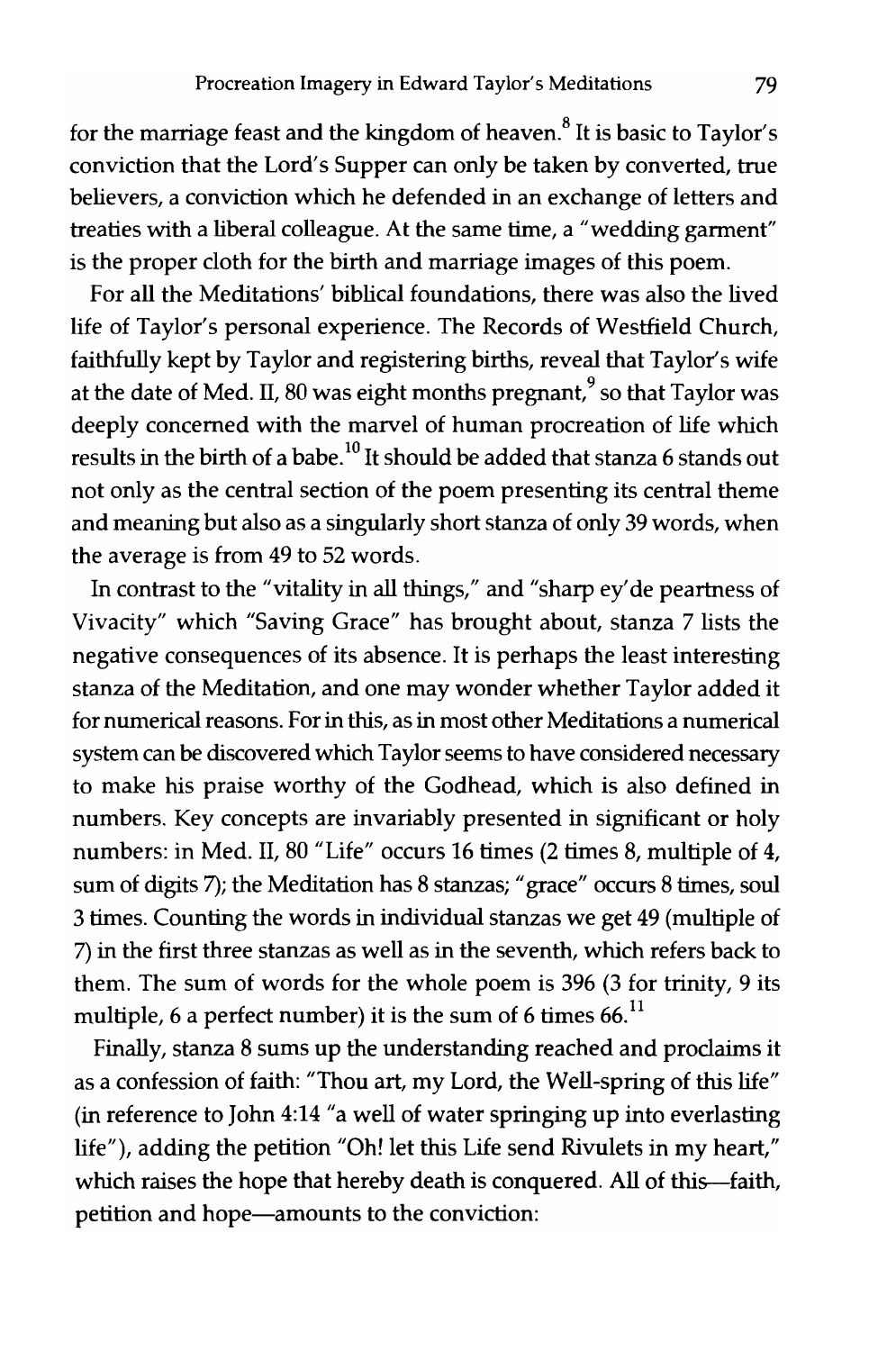When of this Life my soule with Child doth spring The Babe of Life swath'd up in Grace shall sing.

The supreme spiritual stage is reached when the soul, impregnated by Christ, has given birth to a Babe which, wrapped up in Grace, is able to sing.

All of Taylor's Meditations are exercises in creative writing, in the "procreation" of meditative poetry, and, as we have seen in Med. Il, 80 this may result in erotic, even sexual imagery. If this seems surprising in a Puritan poet and pastor we should remind ourselves that erotic thought and sensibility is an element in all religious feeling and worship. The Westminster Confession (New England Faith) speaks of "the seed of God" in the saint, the converted believer. Eroticism is part of the catholic tradition, of protestant pietism, and also of puritan faith.<sup>12</sup> In his late Meditations Taylor shows a preference for verses from Canticles (sometimes giving the Hebrew original for a word), displaying a marvelous ingenuity in spiritualizing their erotic images: the "two breasts" of the "Beautious Spouse," (11, 150); their "nibbles" and "spiritual milke" for Christ's "Spirituall Babe" are the two testaments which nourish the believer.

Lord put these nibbles then my mouth into And suckle me therewith I humbly pray, Then with this milk thy Spirituall Babe I'st grow .... (13-15)

Here is another babe to sing praise!--As the ability to sing is reached at the very end of the meditative effort, the progression toward it which the Meditation describes can only then be composed in a state of renewed faith. The text of the Meditation should therefore be considered a reviewing, a retelling after the fact. Taylor's demonstration of the "procreation" of poetry is circular: the end is also the beginning. Yet in a sense this is true for all aesthetic creation; a successful poem is the end-result of a mental effort; by congratulating himself on the ability to sing, Taylor celebrated God and also the success of his meditative labor.

Although characteristic in their theological significance, Taylor's poems in their own way fulfill an archetypal scheme of poetic procreation in that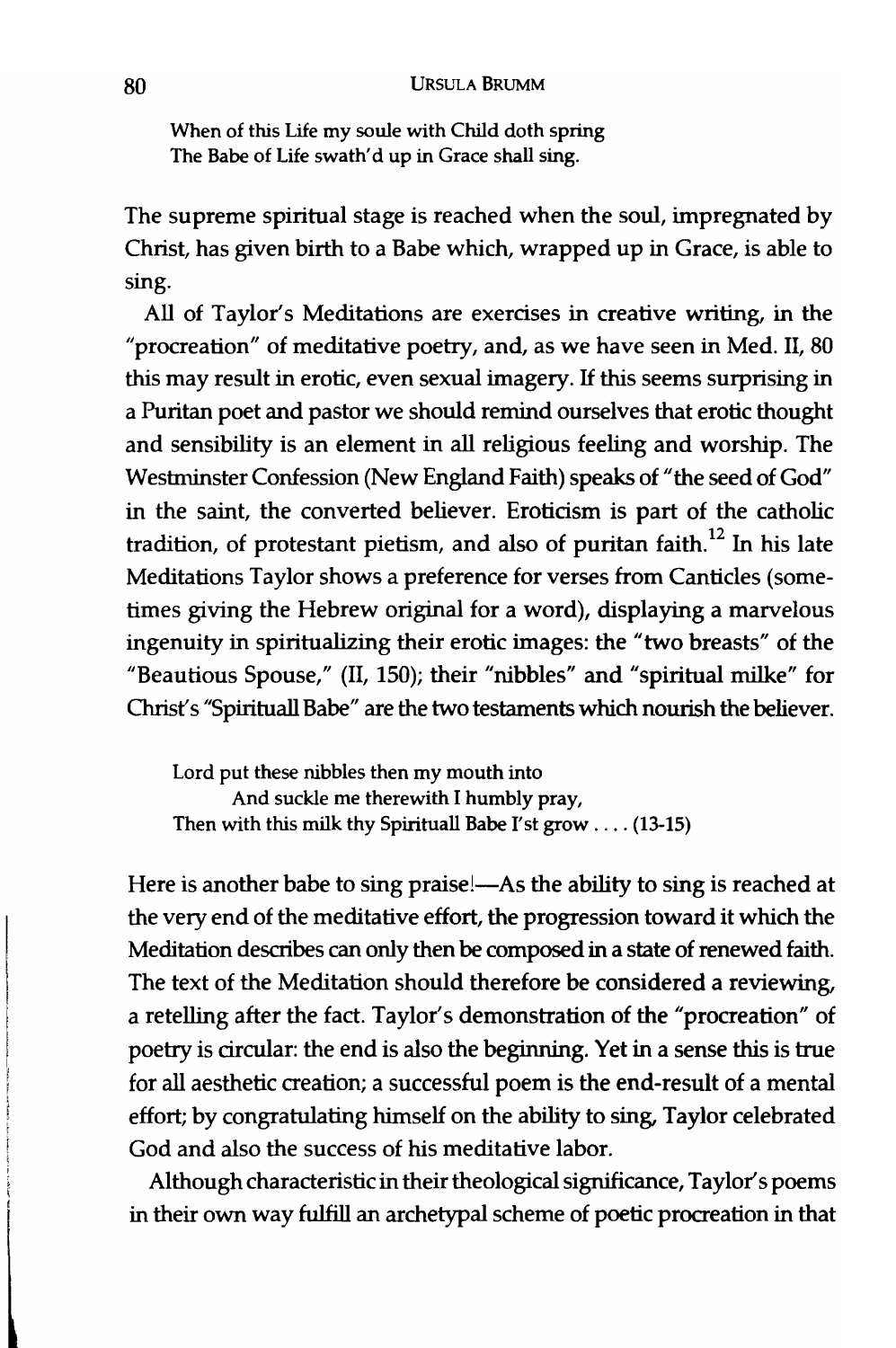they proceed from a theme or "memory" to scrutiny and examination, leading to a comprehension which achieves aesthetic form. The sacrament of the Lord's Supper celebrating the mysterious communion with the Son of God in his sacrificial death-concerned with the mystery of life, death, and granting the participant eternal life-for Taylor provided the ultimate challenge, a test for his faith as well as his creative power as a poet. Focussed on the all-important achievement of regeneration, the Meditations also re-enact the archetypal rite of initiation which compels frail humanity to descend to the depth of a flawed self, so that after relentless purges he may attain purification and redemption.

Freie Universitat Berlin

## **NOTES**

*IThe Poems of Edward Taylor,* ed. Donald E. Stanford (New Haven: Yale UP, 1960).

 $2$ Taylor wrote metrical paraphrases for the singing of Psalms, cf. Thomas M. Davis and Virginia L. Davis, "Edward Taylor's Metrical Paraphrases of the Psalms," *AL 48*  (1976/77): 455-70.

 $3$ The beginning "I fain would praise thee" with slight variations is used also as a beginning in I, 43; Il, 6; 11, 74 and 11, 106.

<sup>4</sup>The Edge's/adz's "sharpen'd Sight" (l. 3) receives a negative contrast in "Poor Perblinde man, that squints on things" (l. 21).

 $5$ Taylor uses "kinds" and "kindes" three times in this Meditation on "Life"; also in the related Med. Il, 89: " All kinds of things did from its belly leap." One may suspect that he knew the German *Kind* and uses his *kinde* for a pun.

 $6$ There are two biblical and meaningful references in these lines: 1 Cor. 15:45 "The first Adam was made a living soul; the last Adam was made a quickening spirit." Also in line 38: "If the Life quickens not ... "; "bred" = bread refers to John 6:51 (Christ calls himself" the living bread") but also puns on breed, bred as well as braid = arch woven into strands, plait.

<sup>7</sup>Cf. "Perle" in Manfred Lurker, Wörterbuch biblischer Bilder und Symbole (München: K6sel, 1987) and "Pearl" in *Encyclopedia of Religion,* ed. Mircea Eliade (New York: Macmillan, 1987): "In many archaic cultures, the marine shell, because of its appearance, is associated with the female genitalia, and the pearl is believed to be both the sacred product and the emblem of the female generative power. The pearl thus symbolizes both the life that is created and the mysterious power that begets life.... It is through